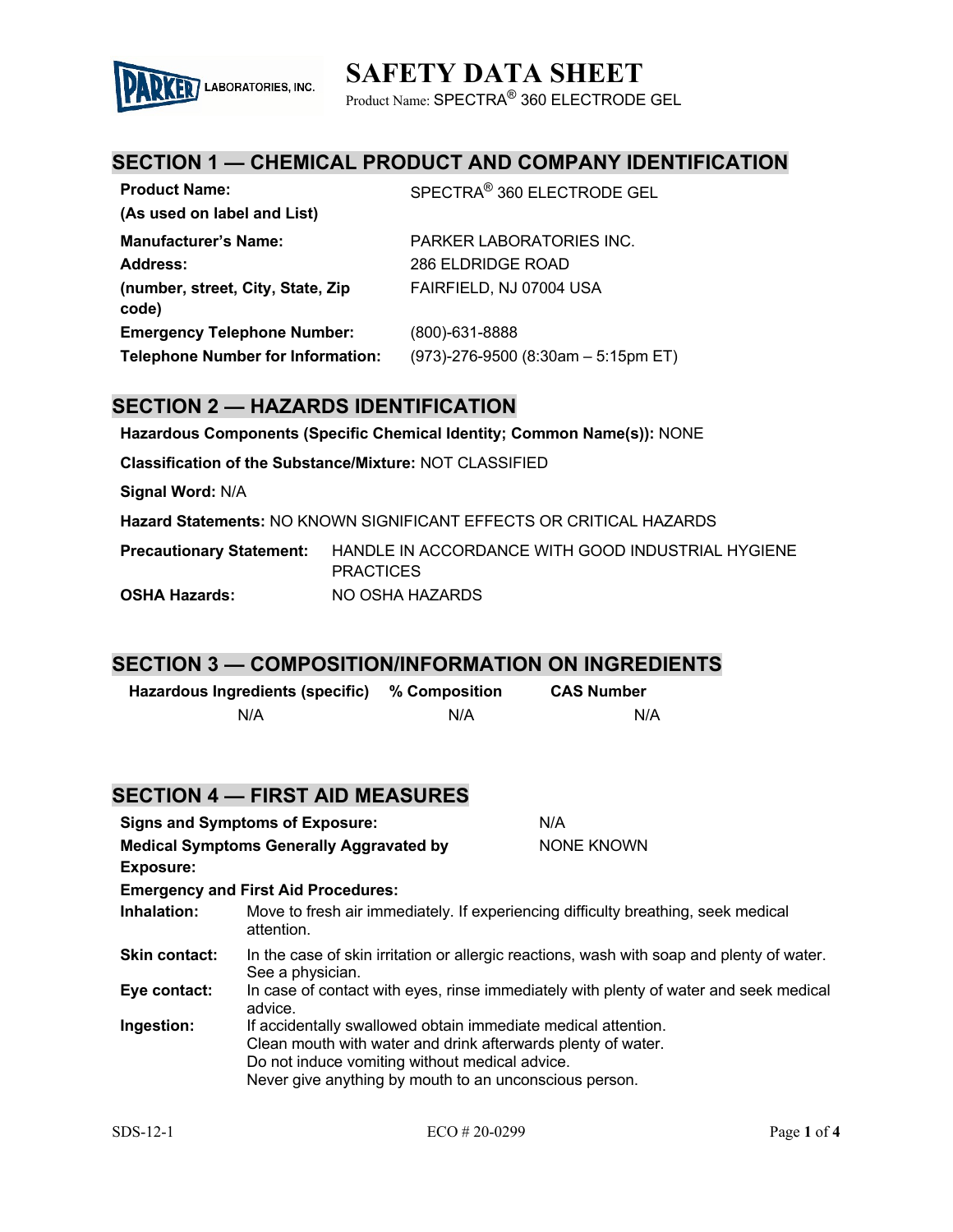

**SAFETY DATA SHEET** Product Name: SPECTRA® 360 ELECTRODE GEL

### **SECTION 5 — FIRE FIGHTING MEASURES**

**Flash Point(Method Used):** NON-FLAMMABLE **Flammable Limits**: N/A **LEL**: N/A **UEL**: N/A

**Extinguishing Media:** USE EXTINGUISHING MEDIA APPROPRIATE FOR SURROUNDING FIRE

**Special Fire Fighting Procedures:** NONE

**Unusual Fire and Explosion Hazards:** NONE

**Protective Equipment and Precautions for Firefighters:** WEAR A SELF-CONTAINED BREATHING APPARATUS AND FULL PROTECTIVE GEAR.

#### **SECTION 6— ACCIDENTAL RELEASE MEASURES**

|                              | Leak and Spill Procedures: SLIPPERY IF SPILLED ON FLOOR. MIX WITH SWEEPING |
|------------------------------|----------------------------------------------------------------------------|
|                              | COMPOUND. MOP AREA WITH WATER.                                             |
| <b>Personal Precautions:</b> | N/A                                                                        |
| Environmental                | N/A                                                                        |
| <b>Precautions:</b>          |                                                                            |

### **SECTION 7— HANDLING AND STORAGE**

| <b>Handling procedures and</b> | N/A                             |
|--------------------------------|---------------------------------|
| Equipment:                     |                                 |
| <b>Storage requirements:</b>   | NO SPECIAL PRECAUTIONS REQUIRED |

#### **SECTION 8— EXPOSURE CONTROL/PERSONAL PROTECTION**

|                                       |                                                                   |                 | $\Box$ Other(Specify)                                                                                          |
|---------------------------------------|-------------------------------------------------------------------|-----------------|----------------------------------------------------------------------------------------------------------------|
| ventilation, enclosed process)        |                                                                   |                 |                                                                                                                |
| <b>Personal Protective Equipment:</b> |                                                                   |                 |                                                                                                                |
|                                       |                                                                   |                 |                                                                                                                |
|                                       | $\Box$ ACGIH TLV<br><b>Specific Engineering Controls (such as</b> | $\Box$ OSHA PEL | <b>ENSURE ADEQUATE VENTILATION</b><br>$\Box$ Clothing $\Box$ Footwear $\Box$ Respirator $\Box$ Other (specify) |

**If checked, please specify type:**

### **SECTION 9— PHYSICAL AND CHEMICAL PROPERTIES**

| <b>Physical State(Appearance):</b> | Viscous, Clear Aqueous Gel |
|------------------------------------|----------------------------|
| Color:                             | <b>Blue-Green</b>          |
| Odor:                              | None                       |
| Specific Gravity $(H_2O=1)$ :      | 1 01                       |
| pH:                                | $6.3 - 7.0$                |
| <b>Solubility in Water:</b>        | Soluble in water           |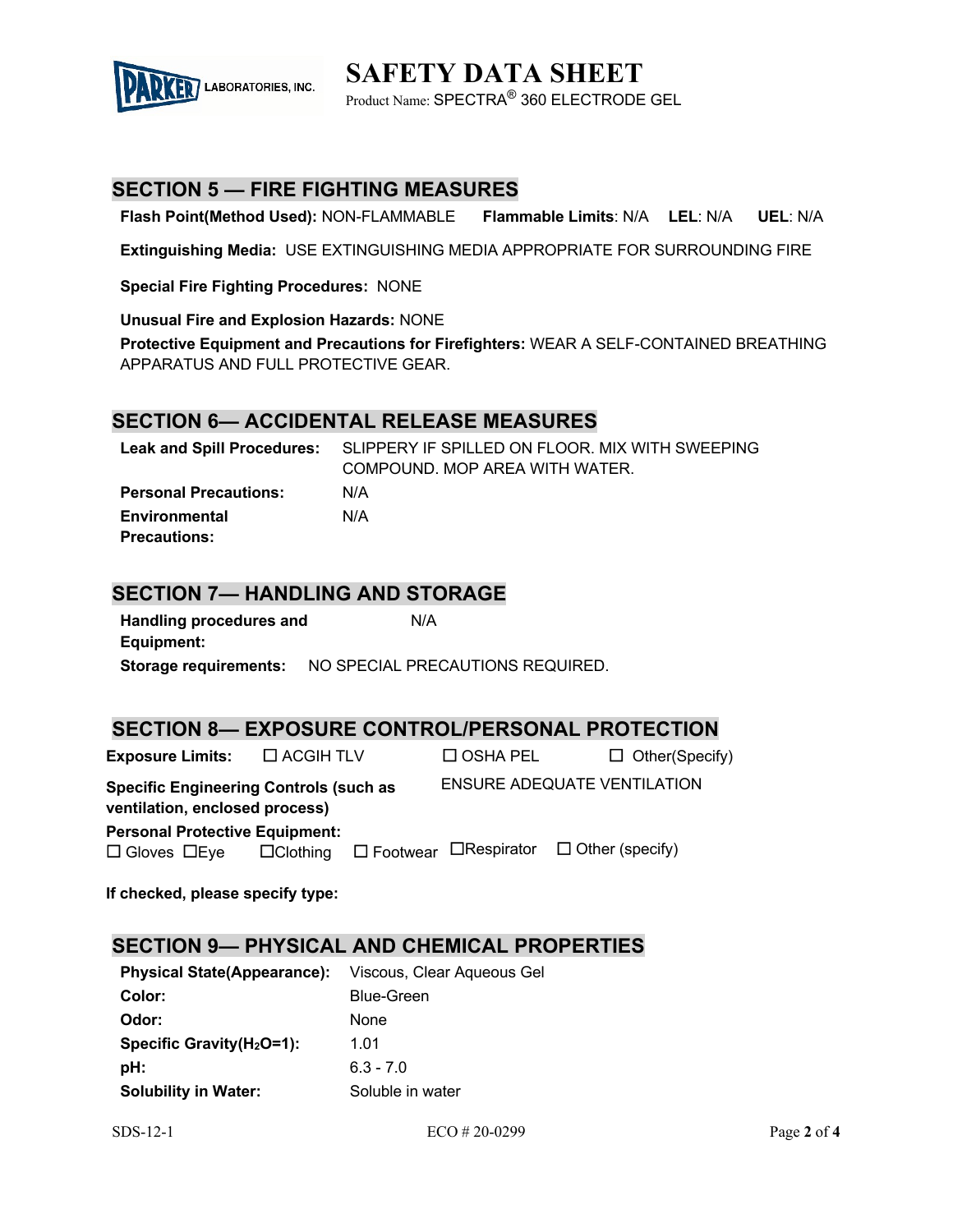# **SAFETY DATA SHEET**



Product Name: SPECTRA® 360 ELECTRODE GEL

| <b>Boiling point:</b>          | N/D                  |
|--------------------------------|----------------------|
| <b>Melting Point:</b>          | N/D                  |
| Flammability(solid, gas):      | N/D                  |
| Vapor Pressure(mm Hg):         | N/D                  |
| <b>Vapor Density(AIR=1):</b>   | N/D                  |
| <b>Viscosity:</b>              | 175,000 - 260,000cps |
| Density:                       | N/D                  |
| <b>Evaporation Rate (Butyl</b> | N/D                  |
| Acetate= $1$ :                 |                      |

## **SECTION 10 — STABILITY AND REACTIVITY**

| Stability: Unstable $\Box$                 | <b>Conditions to Avoid: NONE</b>                                                    |
|--------------------------------------------|-------------------------------------------------------------------------------------|
| Stable $\boxtimes$                         |                                                                                     |
| Hazardous Decomposition or Byproducts:     | <b>NONE</b>                                                                         |
| Incompatibility (Materials to Avoid): NONE |                                                                                     |
| <b>Hazardous Polymerization:</b>           | May Occur? $\square$ Will Not Occur? $\square$                                      |
| <b>Conditions to Avoid: NONE</b>           |                                                                                     |
|                                            | Reactivity: NO SPECIFIC TEST DATA RELATED TO REACTIVITY AVAILABLE FOR THIS PRODUCT. |

#### **SECTION 11 — TOXICOLOGICAL INFORMATION**

**Health Hazards (Acute and Chronic):** NONE KNOWN

| Route(s) of<br>Entry: | □Skin Contact | $\square$ Eye Contact      | $\Box$ Inhalation | <b>⊠</b> Ingestion        |
|-----------------------|---------------|----------------------------|-------------------|---------------------------|
| Carcinogenicity:      | NTP? NO       | <b>IARC Monographs? NO</b> |                   | <b>OSHA Regulated: NO</b> |

**Signs and Symptoms of Exposure:** N/A

**Medical Conditions Generally Aggravated by Exposure**: NONE KNOWN

## **SECTION 12 — ECOLOGICAL INFORMATION**

**Ecotoxicity:** N/A **Persistence and Degradability** THERE IS NO DATA AVAILABLE FOR THIS PRODUCT **Bioaccumulative Potential** THERE IS NO DATA AVAILABLE FOR THIS PRODUCT **Mobility in the Soil:** THERE IS NO DATA AVAILABLE FOR THIS PRODUCT **Additional Ecological Information:** THERE IS NO DATA AVAILABLE FOR THIS PRODUCT

## **SECTION 13 — DISPOSAL CONSIDERATIONS**

#### **Waste Disposal:**